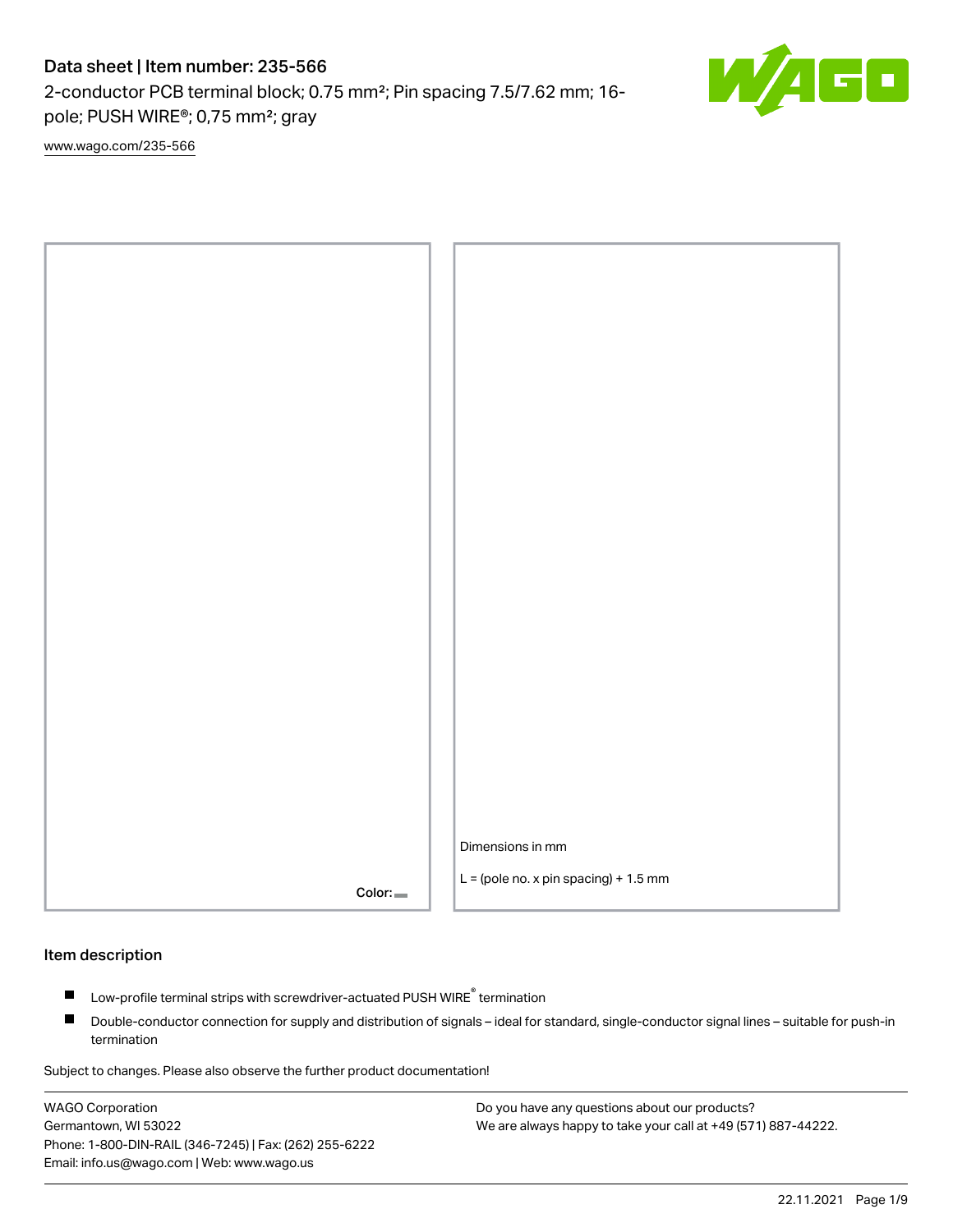## Data sheet | Item number: 235-566

[www.wago.com/235-566](http://www.wago.com/235-566)



- $\blacksquare$ Double solder pins for high mechanical stability
- $\blacksquare$ Combines with all 235 Series modular terminal blocks
- $\blacksquare$ Set to metric or inch pin spacing by compressing terminal strips together or pulling them apart
- $\blacksquare$ Conductor removal via screwdriver (2.5mm x 0.4mm)
- $\blacksquare$ Also available with test slot

# Data

| Variants:<br>configured at https://configurator.wago.com/ | Other pole numbers<br>Other colors<br>Mixed-color PCB connector strips<br>Direct marking<br>Other versions (or variants) can be requested from WAGO Sales or |
|-----------------------------------------------------------|--------------------------------------------------------------------------------------------------------------------------------------------------------------|
|-----------------------------------------------------------|--------------------------------------------------------------------------------------------------------------------------------------------------------------|

## Electrical data

#### IEC Approvals

| Ratings per                 | IEC/EN 60664-1                                                        |
|-----------------------------|-----------------------------------------------------------------------|
| Rated voltage (III / 3)     | 400 V                                                                 |
| Rated surge voltage (III/3) | 6 <sub>kV</sub>                                                       |
| Rated voltage (III/2)       | 630 V                                                                 |
| Rated surge voltage (III/2) | 6 <sub>kV</sub>                                                       |
| Nominal voltage (II/2)      | 1000V                                                                 |
| Rated surge voltage (II/2)  | 6 <sub>kV</sub>                                                       |
| Rated current               | 10A                                                                   |
| Legend (ratings)            | $(III / 2)$ $\triangle$ Overvoltage category III / Pollution degree 2 |

## UL Approvals

| Approvals per                  | UL 1059 |
|--------------------------------|---------|
| Rated voltage UL (Use Group B) | 300 V   |
| Rated current UL (Use Group B) | 10 A    |
| Rated voltage UL (Use Group D) | 300 V   |
| Rated current UL (Use Group D) | 10 A    |

## CSA Approvals

| Approvals per | $\sim$<br>. J<br>◡◡◠<br>$ -$ |
|---------------|------------------------------|
|---------------|------------------------------|

Subject to changes. Please also observe the further product documentation!

| <b>WAGO Corporation</b>                                | Do you have any questions about our products?                 |
|--------------------------------------------------------|---------------------------------------------------------------|
| Germantown, WI 53022                                   | We are always happy to take your call at +49 (571) 887-44222. |
| Phone: 1-800-DIN-RAIL (346-7245)   Fax: (262) 255-6222 |                                                               |
| Email: info.us@wago.com   Web: www.wago.us             |                                                               |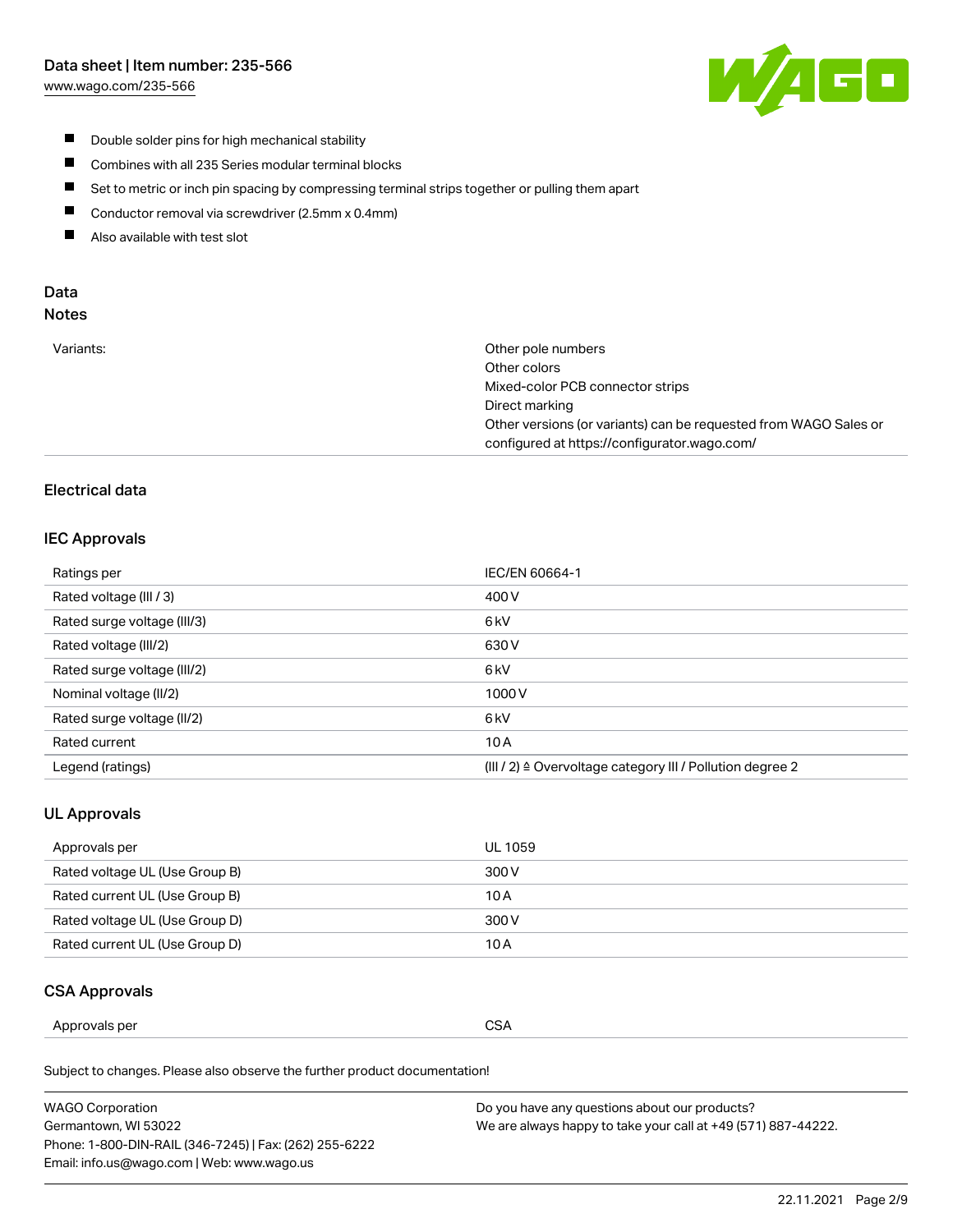

| Rated voltage CSA (Use Group B) | 300 V |
|---------------------------------|-------|
| Rated current CSA (Use Group B) |       |

## Connection data

| Total number of connection points | 32 |
|-----------------------------------|----|
| Total number of potentials        | 16 |
| Number of connection types        |    |
| Number of levels                  |    |

## Connection 1

#### Connection technology PUSH WIRE® PUSH WIRE®

|                                                   | <b>PUSH WIRE</b>                        |
|---------------------------------------------------|-----------------------------------------|
| Actuation type                                    | Operating tool                          |
| Solid conductor                                   | $0.250.75$ mm <sup>2</sup> / 24  18 AWG |
| Fine-stranded conductor; with uninsulated ferrule | $0.250.34$ mm <sup>2</sup>              |
| Strip length                                      | $910$ mm / 0.35  0.39 inch              |
| Conductor connection direction to PCB             | 0°                                      |
| Number of poles                                   | 16                                      |

#### Physical data

| Pin spacing                          | 7.5/7.62 mm / 0.295/0.3 inch |
|--------------------------------------|------------------------------|
| Width                                | 121.5 mm / 4.783 inch        |
| Height                               | 12.8 mm / 0.504 inch         |
| Height from the surface              | 9.2 mm / 0.362 inch          |
| Depth                                | 12.5 mm / 0.492 inch         |
| Solder pin length                    | 3.6 <sub>mm</sub>            |
| Solder pin dimensions                | $0.8 \times 0.4$ mm          |
| Drilled hole diameter with tolerance | 1 <sup>(+0.1)</sup> mm       |

## PCB contact

| PCB Contact                         | тнт                                      |
|-------------------------------------|------------------------------------------|
| Solder pin arrangement              | over the entire terminal strip (in-line) |
| Number of solder pins per potential |                                          |

#### Material data

 $\alpha$  gray

Subject to changes. Please also observe the further product documentation! Material group I

| <b>WAGO Corporation</b>                                | Do you have any questions about our products?                 |
|--------------------------------------------------------|---------------------------------------------------------------|
| Germantown, WI 53022                                   | We are always happy to take your call at +49 (571) 887-44222. |
| Phone: 1-800-DIN-RAIL (346-7245)   Fax: (262) 255-6222 |                                                               |
| Email: info.us@wago.com   Web: www.wago.us             |                                                               |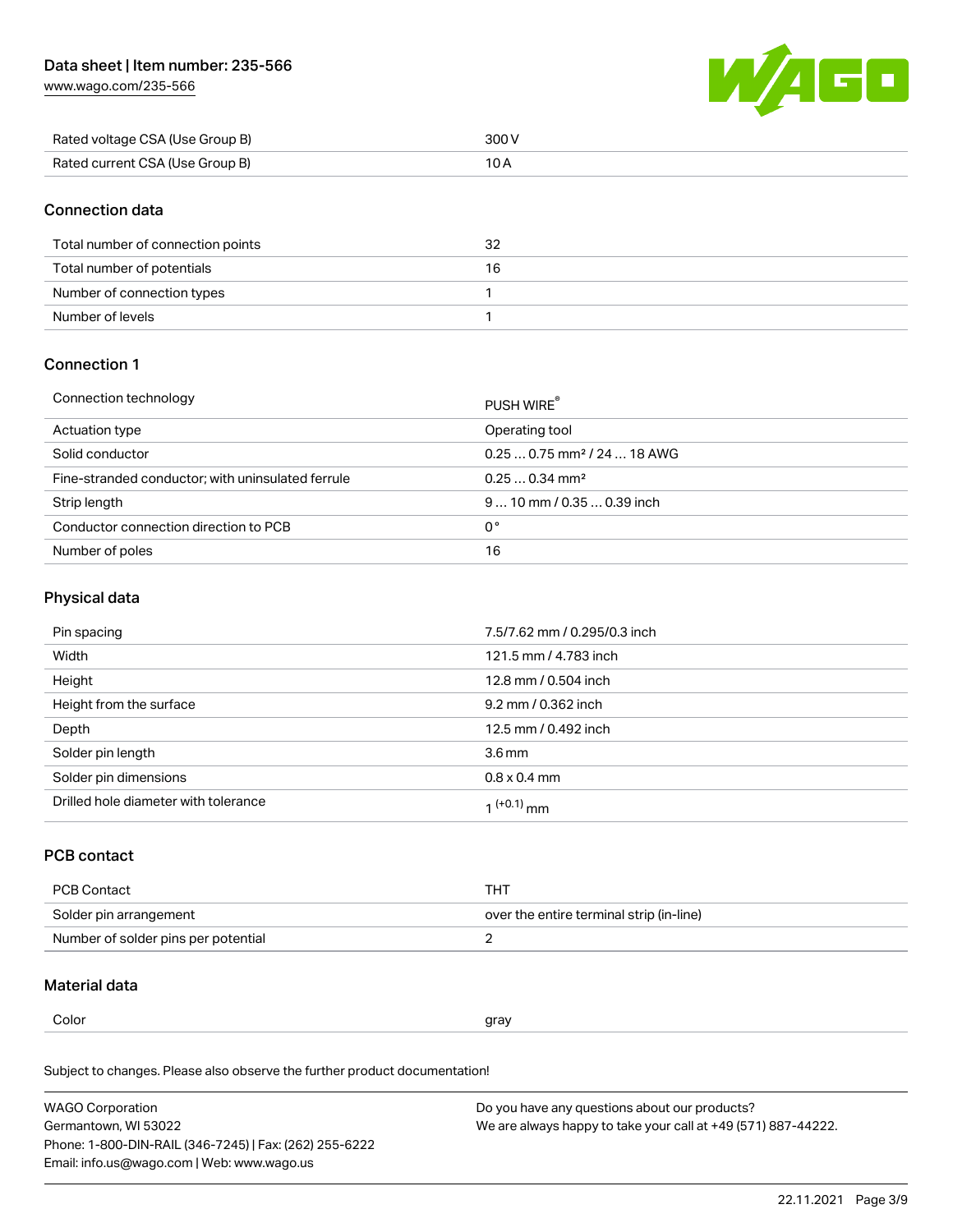## Data sheet | Item number: 235-566

[www.wago.com/235-566](http://www.wago.com/235-566)



| Material group              |                                       |
|-----------------------------|---------------------------------------|
| Insulation material         | Polyamide (PA66)                      |
| Flammability class per UL94 | V0                                    |
| Clamping spring material    | Chrome nickel spring steel (CrNi)     |
| Contact material            | Electrolytic copper $(E_{\text{Cl}})$ |
| Contact plating             | tin-plated                            |
| Fire load                   | 0.244 MJ                              |
| Weight                      | 13.1 g                                |
|                             |                                       |

#### Environmental requirements

| Limit temperature range | $. +105 °C$<br>-60 |  |
|-------------------------|--------------------|--|
|-------------------------|--------------------|--|

#### Commercial data

| Product Group         | 4 (Printed Circuit) |
|-----------------------|---------------------|
| PU (SPU)              | 40 (10) Stück       |
| Packaging type        | box                 |
| Country of origin     | CН                  |
| <b>GTIN</b>           | 4044918831567       |
| Customs tariff number | 85369010000         |

## Approvals / Certificates

#### Country specific Approvals

|      |                                               |                                 | Certificate     |
|------|-----------------------------------------------|---------------------------------|-----------------|
| Logo | Approval                                      | <b>Additional Approval Text</b> | name            |
|      | <b>CCA</b>                                    | EN 60947                        | NTR NL-         |
|      | <b>DEKRA Certification B.V.</b>               |                                 | 7144            |
| KEMA | <b>CCA</b><br>DEKRA Certification B.V.        | EN 60947                        | 2149549.02      |
|      | <b>CCA</b><br><b>DEKRA Certification B.V.</b> | EN 60998                        | NTR NL<br>6919  |
|      | <b>CCA</b><br><b>DEKRA Certification B.V.</b> | EN 60947-7-4                    | NTR NL-<br>7774 |

Subject to changes. Please also observe the further product documentation!

WAGO Corporation Germantown, WI 53022 Phone: 1-800-DIN-RAIL (346-7245) | Fax: (262) 255-6222 Email: info.us@wago.com | Web: www.wago.us Do you have any questions about our products? We are always happy to take your call at +49 (571) 887-44222.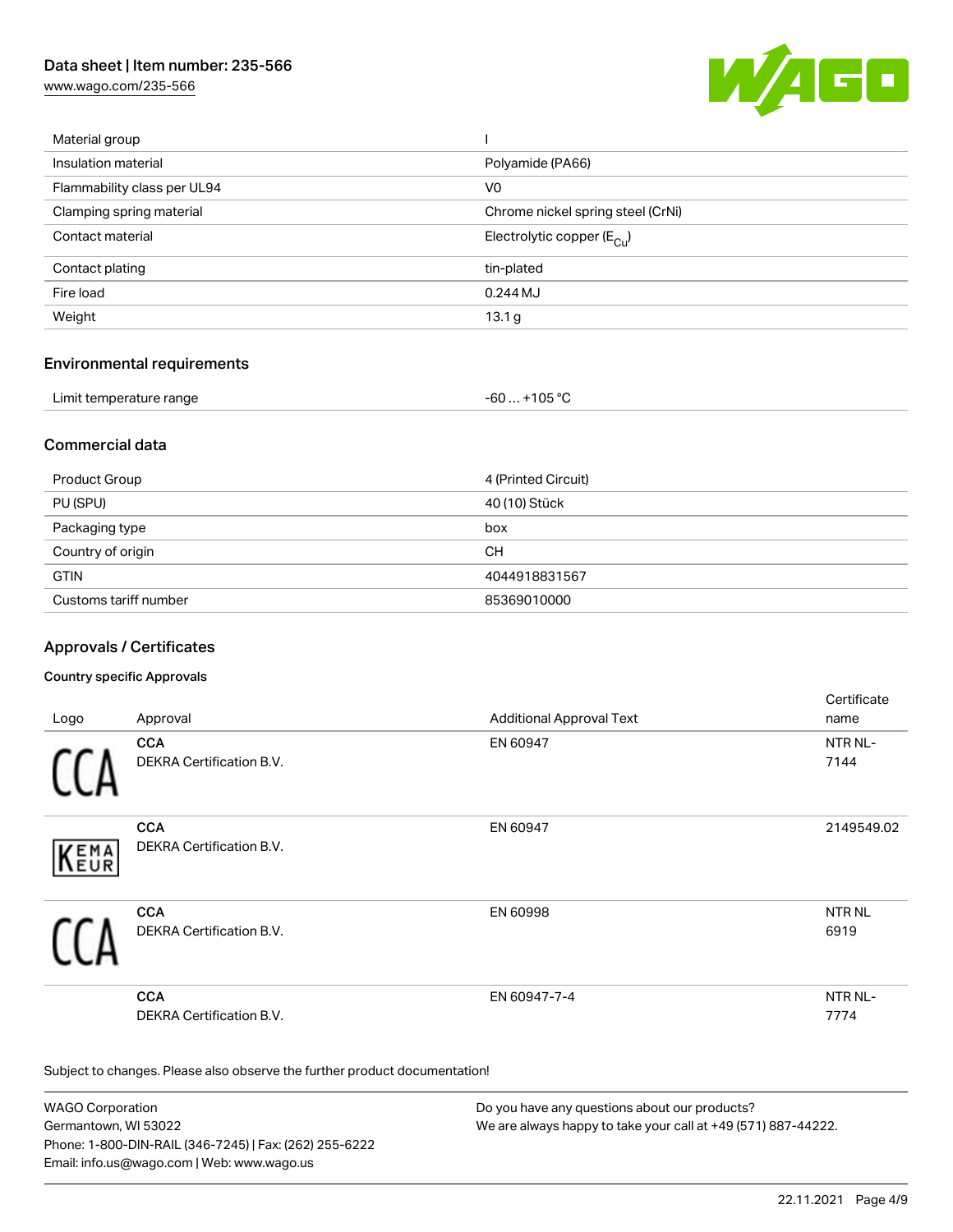

# $\frac{C(A)}{A}$

|   | VDE                                   | FN 60947 |  |
|---|---------------------------------------|----------|--|
| ∕ | VDE Prüf- und Zertifizierungsinstitut |          |  |
|   |                                       |          |  |

#### Ship Approvals

| Logo | Approval                               | <b>Additional Approval Text</b> | Certificate<br>name               |
|------|----------------------------------------|---------------------------------|-----------------------------------|
| ABS. | ABS<br>American Bureau of Shipping     | $\overline{\phantom{0}}$        | $19-$<br>HG1869876-<br><b>PDA</b> |
|      | <b>DNV GL</b>                          | -                               | TAE000016Z                        |
|      | Det Norske Veritas, Germanischer Lloyd |                                 |                                   |

#### UL-Approvals

|                               |                               |                          | Certificate |
|-------------------------------|-------------------------------|--------------------------|-------------|
| Logo                          | Approval                      | Additional Approval Text | name        |
|                               | UL                            | $\overline{\phantom{a}}$ | E45172      |
| J<br>$\overline{\phantom{a}}$ | UL International Germany GmbH |                          |             |

#### Optional accessories

| errule |
|--------|
|--------|

| Ferrule |                                                                                                                        |                      |
|---------|------------------------------------------------------------------------------------------------------------------------|----------------------|
|         | Item no.: 216-101<br>Ferrule; Sleeve for 0.5 mm <sup>2</sup> / AWG 22; uninsulated; electro-tin plated; silver-colored | www.wago.com/216-101 |
|         |                                                                                                                        |                      |
|         | Item no.: 216-104                                                                                                      |                      |
|         | Ferrule; Sleeve for 1.5 mm <sup>2</sup> / AWG 16; uninsulated; electro-tin plated; silver-colored                      | www.wago.com/216-104 |
|         | Item no.: 216-106                                                                                                      |                      |
|         | Ferrule; Sleeve for 2.5 mm <sup>2</sup> / AWG 14; uninsulated; electro-tin plated; silver-colored                      | www.wago.com/216-106 |
|         | Item no.: 216-107                                                                                                      |                      |
|         | Ferrule; Sleeve for 4 mm <sup>2</sup> / AWG 12; uninsulated; electro-tin plated                                        | www.wago.com/216-107 |
|         | Item no.: 216-108                                                                                                      |                      |
|         | Ferrule; Sleeve for 6 mm <sup>2</sup> / AWG 10; uninsulated; electro-tin plated; silver-colored                        | www.wago.com/216-108 |

# Subject to changes. Please also observe the further product documentation!

| <b>WAGO Corporation</b>                                | Do you have any questions about our products?                 |
|--------------------------------------------------------|---------------------------------------------------------------|
| Germantown, WI 53022                                   | We are always happy to take your call at +49 (571) 887-44222. |
| Phone: 1-800-DIN-RAIL (346-7245)   Fax: (262) 255-6222 |                                                               |
| Email: info.us@wago.com   Web: www.wago.us             |                                                               |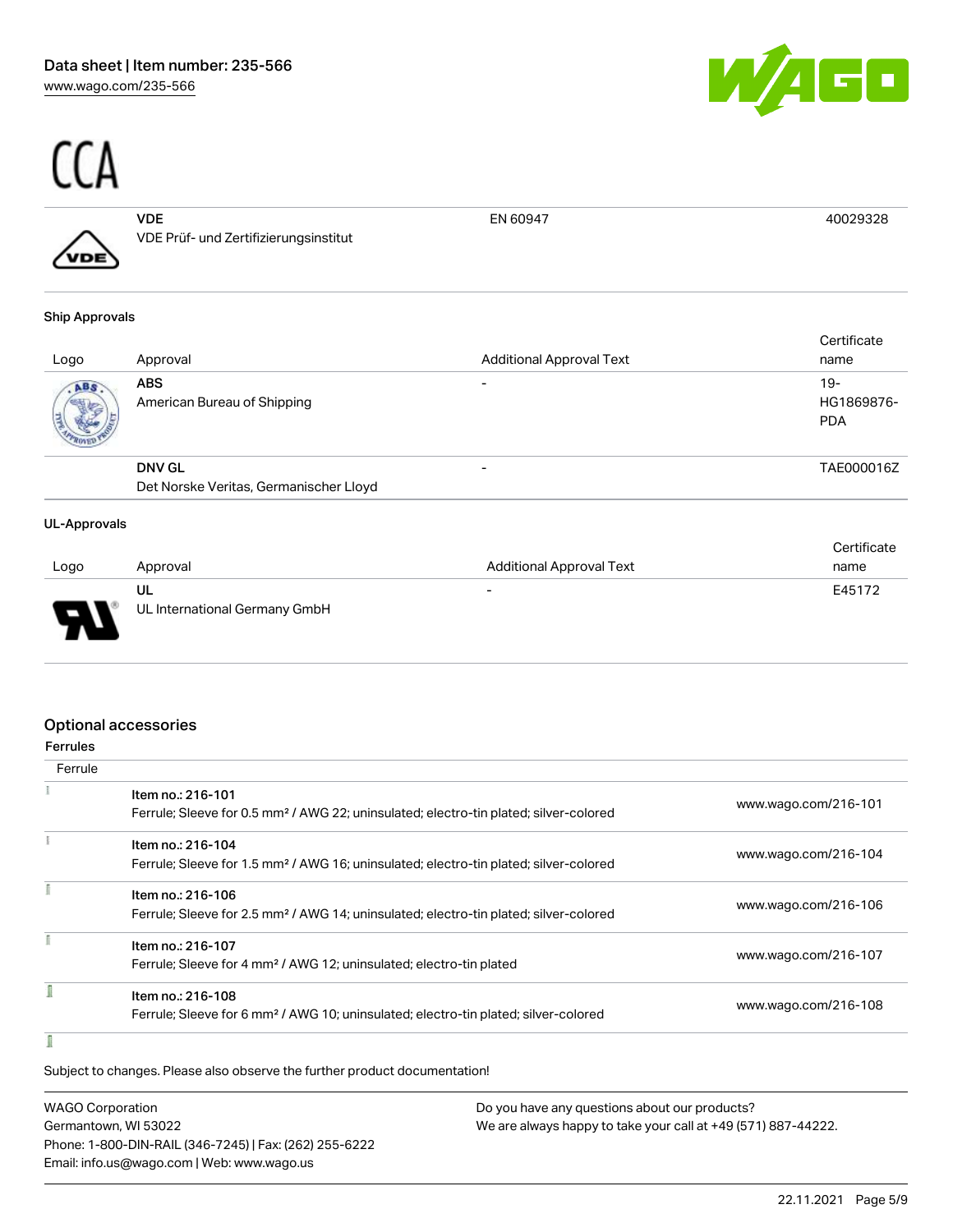

| Ferrule; Sleeve for 0.75 mm <sup>2</sup> / 18 AWG; insulated; electro-tin plated; gray                                                                                             |                      |
|------------------------------------------------------------------------------------------------------------------------------------------------------------------------------------|----------------------|
| Item no.: 216-202                                                                                                                                                                  | www.wago.com/216-202 |
| Item no.: 216-207<br>Ferrule; Sleeve for 4 mm <sup>2</sup> / AWG 12; insulated; electro-tin plated; gray                                                                           | www.wago.com/216-207 |
| Item no.: 216-206<br>Ferrule; Sleeve for 2.5 mm <sup>2</sup> / AWG 14; insulated; electro-tin plated; blue                                                                         | www.wago.com/216-206 |
| Item no.: 216-203<br>Ferrule; Sleeve for 1 mm <sup>2</sup> / AWG 18; insulated; electro-tin plated; red                                                                            | www.wago.com/216-203 |
| Item no.: 216-152<br>Ferrule; Sleeve for 0.34 mm <sup>2</sup> / AWG 24; uninsulated; electro-tin plated                                                                            | www.wago.com/216-152 |
| Item no.: 216-141<br>Ferrule; Sleeve for 0.5 mm <sup>2</sup> / 20 AWG; uninsulated; electro-tin plated; electrolytic copper; gastight<br>crimped; acc. to DIN 46228, Part 1/08.92  | www.wago.com/216-141 |
| Item no.: 216-131<br>Ferrule; Sleeve for 0.25 mm <sup>2</sup> / AWG 24; uninsulated; electro-tin plated; silver-colored                                                            | www.wago.com/216-131 |
| Item no.: 216-143<br>Ferrule; Sleeve for 1 mm <sup>2</sup> / AWG 18; uninsulated; electro-tin plated; electrolytic copper; gastight<br>crimped; acc. to DIN 46228, Part 1/08.92    | www.wago.com/216-143 |
| Item no.: 216-121<br>Ferrule; Sleeve for 0.5 mm <sup>2</sup> / AWG 22; uninsulated; electro-tin plated; silver-colored                                                             | www.wago.com/216-121 |
| Item no.: 216-132<br>Ferrule; Sleeve for 0.34 mm <sup>2</sup> / AWG 24; uninsulated; electro-tin plated                                                                            | www.wago.com/216-132 |
| Item no.: 216-142<br>Ferrule; Sleeve for 0.75 mm <sup>2</sup> / 18 AWG; uninsulated; electro-tin plated; electrolytic copper; gastight<br>crimped; acc. to DIN 46228, Part 1/08.92 | www.wago.com/216-142 |
| Item no.: 216-124<br>Ferrule; Sleeve for 1.5 mm <sup>2</sup> / AWG 16; uninsulated; electro-tin plated                                                                             | www.wago.com/216-124 |
| Item no.: 216-122<br>Ferrule; Sleeve for 0.75 mm <sup>2</sup> / AWG 20; uninsulated; electro-tin plated; silver-colored                                                            | www.wago.com/216-122 |
| Item no.: 216-123<br>Ferrule; Sleeve for 1 mm <sup>2</sup> / AWG 18; uninsulated; electro-tin plated; silver-colored                                                               | www.wago.com/216-123 |
| Item no.: 216-110<br>Ferrule; Sleeve for 16 mm <sup>2</sup> / AWG 6; uninsulated; electro-tin plated; metallic brown                                                               | www.wago.com/216-110 |
| Item no.: 216-103<br>Ferrule; Sleeve for 1 mm <sup>2</sup> / AWG 18; uninsulated; electro-tin plated                                                                               | www.wago.com/216-103 |
| Item no.: 216-102<br>Ferrule; Sleeve for 0.75 mm <sup>2</sup> / AWG 20; uninsulated; electro-tin plated; silver-colored                                                            | www.wago.com/216-102 |
| Item no.: 216-109<br>Ferrule; Sleeve for 10 mm <sup>2</sup> / AWG 8; uninsulated; electro-tin plated                                                                               | www.wago.com/216-109 |

WAGO Corporation Germantown, WI 53022 Phone: 1-800-DIN-RAIL (346-7245) | Fax: (262) 255-6222 Email: info.us@wago.com | Web: www.wago.us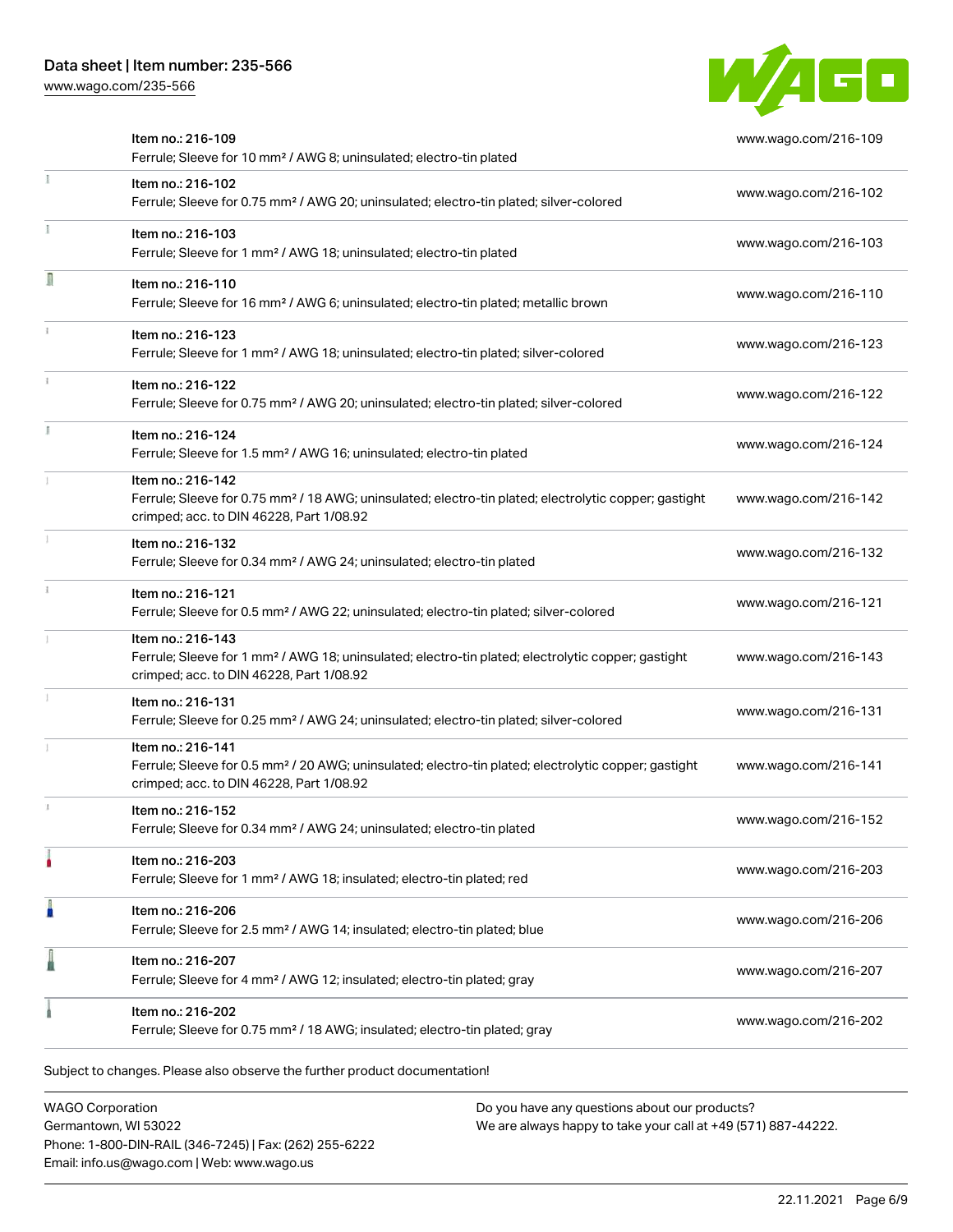

|   | Item no.: 216-151<br>Ferrule; Sleeve for 0.25 mm <sup>2</sup> / AWG 24; uninsulated; electro-tin plated                                                                                                    | www.wago.com/216-151 |
|---|------------------------------------------------------------------------------------------------------------------------------------------------------------------------------------------------------------|----------------------|
| Â | Item no.: 216-204<br>Ferrule; Sleeve for 1.5 mm <sup>2</sup> / AWG 16; insulated; electro-tin plated; black                                                                                                | www.wago.com/216-204 |
|   | Item no.: 216-209<br>Ferrule; Sleeve for 10 mm <sup>2</sup> / AWG 8; insulated; electro-tin plated; red                                                                                                    | www.wago.com/216-209 |
|   | Item no.: 216-205<br>Ferrule; Sleeve for 2.08 mm <sup>2</sup> / AWG 14; insulated; electro-tin plated; yellow                                                                                              | www.wago.com/216-205 |
|   | Item no.: 216-144<br>Ferrule; Sleeve for 1.5 mm <sup>2</sup> / AWG 16; uninsulated; electro-tin plated; electrolytic copper; gastight<br>crimped; acc. to DIN 46228, Part 1/08.92; silver-colored          | www.wago.com/216-144 |
|   | Item no.: 216-208<br>Ferrule; Sleeve for 6 mm <sup>2</sup> / AWG 10; insulated; electro-tin plated; electrolytic copper; gastight crimped; www.wago.com/216-208<br>acc. to DIN 46228, Part 4/09.90; yellow |                      |
|   | Item no.: 216-201<br>Ferrule; Sleeve for 0.5 mm <sup>2</sup> / 20 AWG; insulated; electro-tin plated; white                                                                                                | www.wago.com/216-201 |
|   | Item no.: 216-223<br>Ferrule; Sleeve for 1 mm <sup>2</sup> / AWG 18; insulated; electro-tin plated; red                                                                                                    | www.wago.com/216-223 |
|   | Item no.: 216-210<br>Ferrule; Sleeve for 16 mm <sup>2</sup> / AWG 6; insulated; electro-tin plated; electrolytic copper; gastight crimped; www.wago.com/216-210<br>acc. to DIN 46228, Part 4/09.90; blue   |                      |
|   | Item no.: 216-241<br>Ferrule; Sleeve for 0.5 mm <sup>2</sup> / 20 AWG; insulated; electro-tin plated; electrolytic copper; gastight<br>crimped; acc. to DIN 46228, Part 4/09.90; white                     | www.wago.com/216-241 |
|   | Item no.: 216-242<br>Ferrule; Sleeve for 0.75 mm <sup>2</sup> / 18 AWG; insulated; electro-tin plated; electrolytic copper; gastight<br>crimped; acc. to DIN 46228, Part 4/09.90; gray                     | www.wago.com/216-242 |
|   | Item no.: 216-222<br>Ferrule; Sleeve for 0.75 mm <sup>2</sup> / 18 AWG; insulated; electro-tin plated; gray                                                                                                | www.wago.com/216-222 |
|   | Item no.: 216-221<br>Ferrule; Sleeve for 0.5 mm <sup>2</sup> / 20 AWG; insulated; electro-tin plated; white                                                                                                | www.wago.com/216-221 |
|   | Item no.: 216-224<br>Ferrule; Sleeve for 1.5 mm <sup>2</sup> / AWG 16; insulated; electro-tin plated; black                                                                                                | www.wago.com/216-224 |
|   | Item no.: 216-243<br>Ferrule; Sleeve for 1 mm <sup>2</sup> / AWG 18; insulated; electro-tin plated; electrolytic copper; gastight crimped; www.wago.com/216-243<br>acc. to DIN 46228, Part 4/09.90; red    |                      |
| Â | Item no.: 216-244<br>Ferrule; Sleeve for 1.5 mm <sup>2</sup> / AWG 16; insulated; electro-tin plated; electrolytic copper; gastight<br>crimped; acc. to DIN 46228, Part 4/09.90; black                     | www.wago.com/216-244 |
|   | Item no.: 216-263<br>Ferrule; Sleeve for 1 mm <sup>2</sup> / AWG 18; insulated; electro-tin plated; electrolytic copper; gastight crimped; www.wago.com/216-263<br>acc. to DIN 46228, Part 4/09.90; red    |                      |

Subject to changes. Please also observe the further product documentation!

WAGO Corporation Germantown, WI 53022 Phone: 1-800-DIN-RAIL (346-7245) | Fax: (262) 255-6222 Email: info.us@wago.com | Web: www.wago.us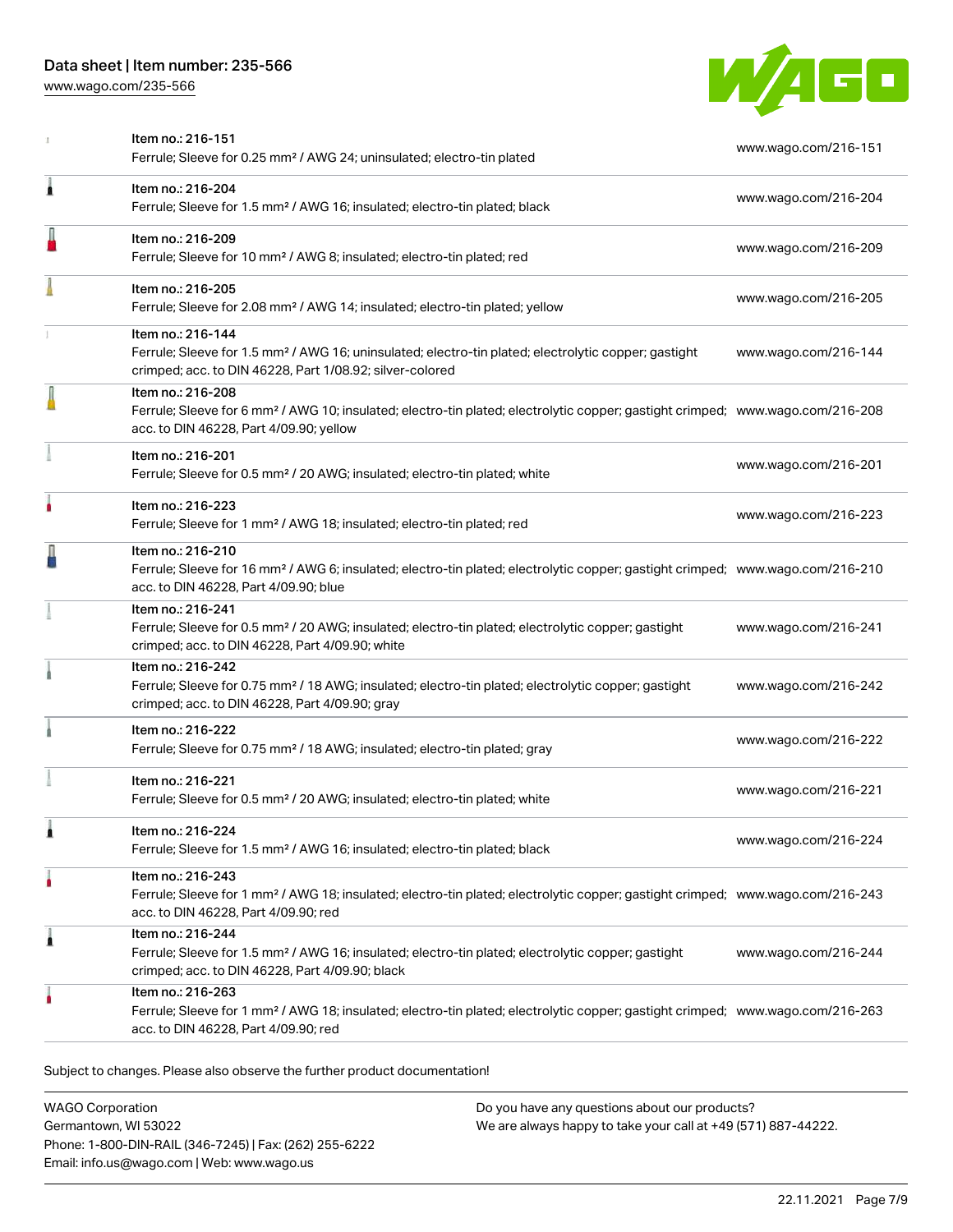

| Ω                                                                            | Item no.: 216-246<br>Ferrule; Sleeve for 2.5 mm <sup>2</sup> / AWG 14; insulated; electro-tin plated; electrolytic copper; gastight<br>crimped; acc. to DIN 46228, Part 4/09.90; blue                      |                      | www.wago.com/216-246 |  |  |
|------------------------------------------------------------------------------|------------------------------------------------------------------------------------------------------------------------------------------------------------------------------------------------------------|----------------------|----------------------|--|--|
| Ä                                                                            | Item no.: 216-266<br>Ferrule; Sleeve for 2.5 mm <sup>2</sup> / AWG 14; insulated; electro-tin plated; electrolytic copper; gastight<br>crimped; acc. to DIN 46228, Part 4/09.90; blue                      |                      | www.wago.com/216-266 |  |  |
| Â                                                                            | Item no.: 216-264<br>Ferrule; Sleeve for 1.5 mm <sup>2</sup> / AWG 16; insulated; electro-tin plated; electrolytic copper; gastight<br>crimped; acc. to DIN 46228, Part 4/09.90; black                     | www.wago.com/216-264 |                      |  |  |
| Â                                                                            | Item no.: 216-284<br>Ferrule; Sleeve for 1.5 mm <sup>2</sup> / AWG 16; insulated; electro-tin plated; electrolytic copper; gastight<br>crimped; acc. to DIN 46228, Part 4/09.90; black                     |                      | www.wago.com/216-284 |  |  |
| Å                                                                            | Item no.: 216-286<br>Ferrule; Sleeve for 2.5 mm <sup>2</sup> / AWG 14; insulated; electro-tin plated; electrolytic copper; gastight<br>crimped; acc. to DIN 46228, Part 4/09.90; blue                      |                      | www.wago.com/216-286 |  |  |
|                                                                              | Item no.: 216-287<br>Ferrule; Sleeve for 4 mm <sup>2</sup> / AWG 12; insulated; electro-tin plated; electrolytic copper; gastight crimped; www.wago.com/216-287<br>acc. to DIN 46228, Part 4/09.90; gray   |                      |                      |  |  |
|                                                                              | Item no.: 216-262<br>Ferrule; Sleeve for 0.75 mm <sup>2</sup> / 18 AWG; insulated; electro-tin plated; electrolytic copper; gastight<br>crimped; acc. to DIN 46228, Part 4/09.90; gray                     |                      | www.wago.com/216-262 |  |  |
|                                                                              | Item no.: 216-288<br>Ferrule; Sleeve for 6 mm <sup>2</sup> / AWG 10; insulated; electro-tin plated; electrolytic copper; gastight crimped; www.wago.com/216-288<br>acc. to DIN 46228, Part 4/09.90; yellow |                      |                      |  |  |
|                                                                              | Item no.: 216-289<br>Ferrule; Sleeve for 10 mm <sup>2</sup> / AWG 8; insulated; electro-tin plated; electrolytic copper; gastight crimped; www.wago.com/216-289<br>acc. to DIN 46228, Part 4/09.90; red    |                      |                      |  |  |
|                                                                              | Item no.: 216-301<br>Ferrule; Sleeve for 0.25 mm <sup>2</sup> / AWG 24; insulated; electro-tin plated; yellow                                                                                              |                      | www.wago.com/216-301 |  |  |
|                                                                              | Item no.: 216-321<br>Ferrule; Sleeve for 0.25 mm <sup>2</sup> / AWG 24; insulated; electro-tin plated; yellow                                                                                              | www.wago.com/216-321 |                      |  |  |
| ì.                                                                           | Item no.: 216-322<br>Ferrule; Sleeve for 0.34 mm <sup>2</sup> / 22 AWG; insulated; electro-tin plated; green                                                                                               |                      | www.wago.com/216-322 |  |  |
|                                                                              | Item no.: 216-267<br>Ferrule; Sleeve for 4 mm <sup>2</sup> / AWG 12; insulated; electro-tin plated; electrolytic copper; gastight crimped; www.wago.com/216-267<br>acc. to DIN 46228, Part 4/09.90; gray   |                      |                      |  |  |
| à.                                                                           | Item no.: 216-302<br>Ferrule; Sleeve for 0.34 mm <sup>2</sup> / 22 AWG; insulated; electro-tin plated; light turquoise                                                                                     |                      | www.wago.com/216-302 |  |  |
| <b>Downloads</b><br>Documentation                                            |                                                                                                                                                                                                            |                      |                      |  |  |
| <b>Additional Information</b><br>2019 Apr 3<br>Technical explanations<br>pdf |                                                                                                                                                                                                            |                      | Download             |  |  |
| Subject to changes. Please also observe the further product documentation!   |                                                                                                                                                                                                            |                      |                      |  |  |

| WAGO Corporation                                       | Do you have any questions about our products?                 |  |
|--------------------------------------------------------|---------------------------------------------------------------|--|
| Germantown, WI 53022                                   | We are always happy to take your call at +49 (571) 887-44222. |  |
| Phone: 1-800-DIN-RAIL (346-7245)   Fax: (262) 255-6222 |                                                               |  |
| Email: info.us@wago.com   Web: www.wago.us             |                                                               |  |